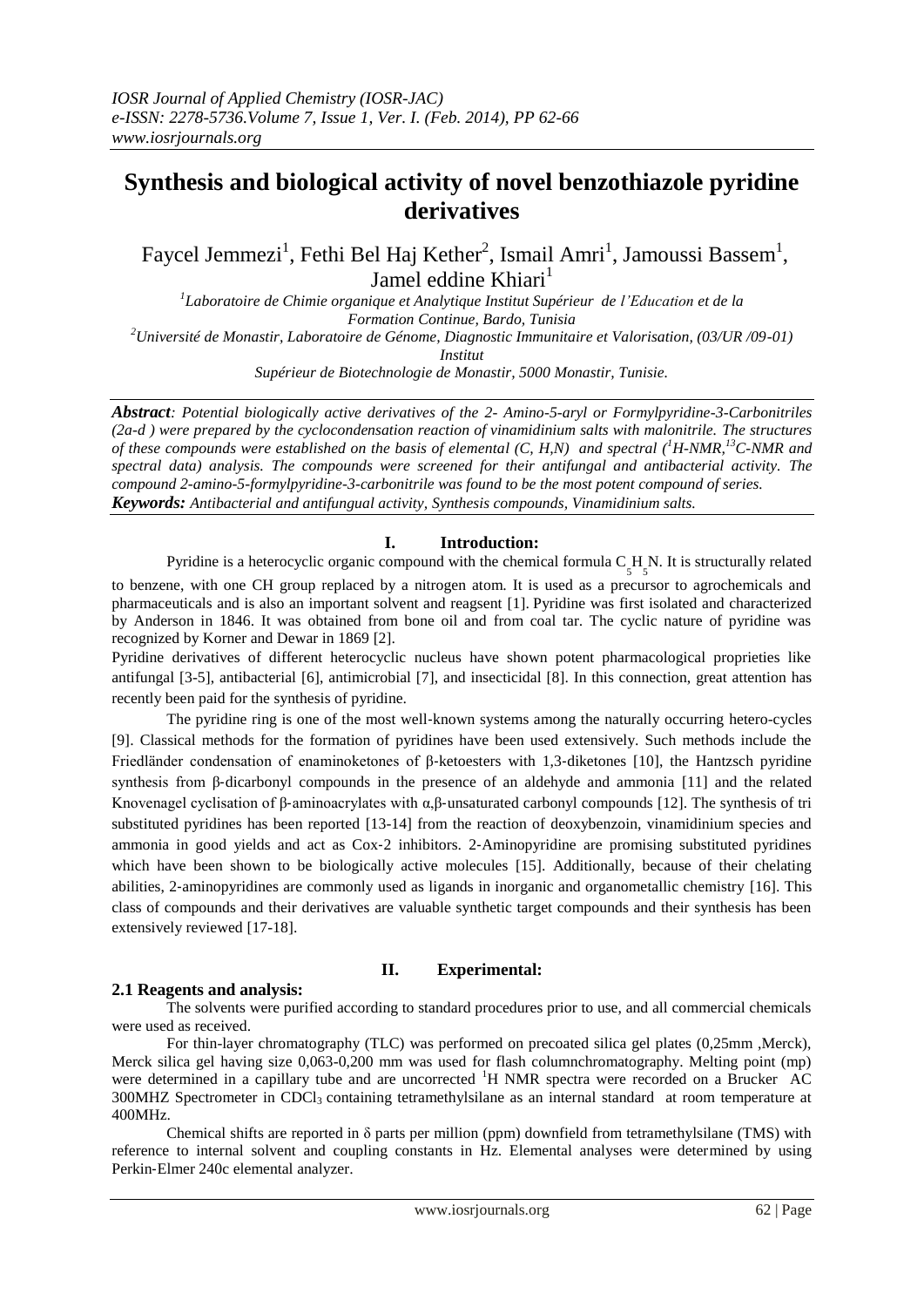## **2.2 General procedure:**

The mixture of vinamidinium salt 1 (0.48 mmol), malononitrile (1 mmol), ammonium acetate (3.36 mmol), and anhydrous ethanol (8 mL) were combined in a reaction flask and allowed to reflux overnight at which time the reaction mixture was allowed to cool at room temperature and the solvent was removed by rotary evaporation. The resulting residue was partitioned between methylene chloride and water. The aqueous layer was extracted with fresh methylene chloride and the combined organic layers were dried over sodium sulphate. The drying agent was removed by filtration and the solvents were removed in vacuo to give the crude material. The crude product was purified by a column chromatography (10% EtOAc in hexane) to give product 2a–d. However, for trisubstituted pyridine 2d, after evaporation of the solvent, 6 mL of THF and 6 mL of 1 N HCl are added. The mixture is allowed to stir at room temperature for 2 h, then neutralized with satured aqueous NaHCO<sub>3</sub> and extracted with three portions of methylene chloride.

## **2.3. Spectra data:**

2‐Amino‐5‐phenylpyridine‐3‐carbonitrile (2a).

Yield: 96%; yellow solid; mp = 132–134°C; <sup>1</sup>H - NMR (300 MHz, CDCl<sub>3</sub>):  $\delta$  = 5.72 (s, 2H), 7.40–7.60 (m, 5H), 7.83–7.7.84 (d, 1H, J = 2.6 Hz), 8.41–8.42 (d, 1H, J = 2.6 Hz); Anal. calcd. for  $C_{12}H_9N_3$ : C, 73.83; H, 4.65; N, 21.52%. Found: C, 73.79; H, 4.60; N, 21.48%. Mass m/z (EI, 30 eV): m/z = 195 (M<sup>+</sup>).

2‐Amino‐5‐(4‐methoxyphenyl)pyridine‐3-carbonitrile (2b).

Yield: 97%; yellow solid; mp = 137–139°C; <sup>1</sup>H-NMR (300 MHz, CDCl<sub>3</sub>):  $\delta$  = 3.42 (s, 3H), 5.81 (s, 2H), 6.91– 6.96 (m, 2H), 7.11–7.16 (m, 2H), 7.49–7.50 (m, 2H, J = 2.4 Hz), 7.94–7.95 (d, 1H, J = 2.4 Hz); <sup>13</sup>C-NMR (CDCl<sub>3</sub>)  $\delta$  = 55.8, 107.6, 113.9, 128.8, 132.6, 132.8, 135.8, 136.2, 137.1, 145.7, and 159.9. Anal. calcd. for  $C_{13}H_{11}N_3O$ : C, 69.32; H, 4.92; N, 18.65%. Found: C, 69.28; H, 4.89; N, 18.62%. Mass m/z (EI, 30 eV): m/z =  $225 (M^+)$ 

2-Amino-5-(1-naphtyl)pyridine-3-carbonitrile (2c).

Yield: 92%; yellow solid; mp = 148–150°C; <sup>1</sup>H-NMR (300 MHz, CDCl<sub>3</sub>):  $\delta$  = 6.51 (s, 2H), 7.40–7.87 (m, 5H), 7.83–7.84 (d, 1H, J = 2.4 Hz), 8.41–8.42 (d, 1H, J = 2.4 Hz); <sup>13</sup>C-NMR (CDCl<sub>3</sub>)  $\delta$  = 125.53, 126.157, 127.45, 128.45, 129.189, 130.30, 130.95, 132.8, 135.8, 136.2, 137.1, 145.7, and 159.9. Anal. calcd. for C<sub>16</sub>H<sub>11</sub>N<sub>3</sub>: C, 78.35; H, 4.52; N, 17.13%. Found: C, 78.31; H, 4.49; N, 17.11%. Mass m/z (EI, 30 eV): m/z = 245 (M<sup>+</sup> ). 2-Amino-5-formylpyridine-3-carbonitrile (2d).

Yield: 78%; yello-white solid; mp = 127–129°C; <sup>1</sup>H-NMR (300 MHz, CDCl<sub>3</sub>):  $\delta$  = 5.06 (s, 2H), 8.18 (d, H, J = 2.3 Hz), 9.21(d, H, J = 2.3 Hz), 9.95 (s, 1H). <sup>13</sup>C-NMR (CDCl<sub>3</sub>)  $\delta$  = 97.31, 115.38, 123.24, 142.19, 154.92,168.84, and 192.45. Anal. calcd. for C7H5N3O: C, 57.14; H, 3.43; N, 28.56%. Found: C,57.11; H, 3.41; N, 28.53%. Mass m/z (EI, 30 eV): m/z = 147 (M<sup>+</sup>).



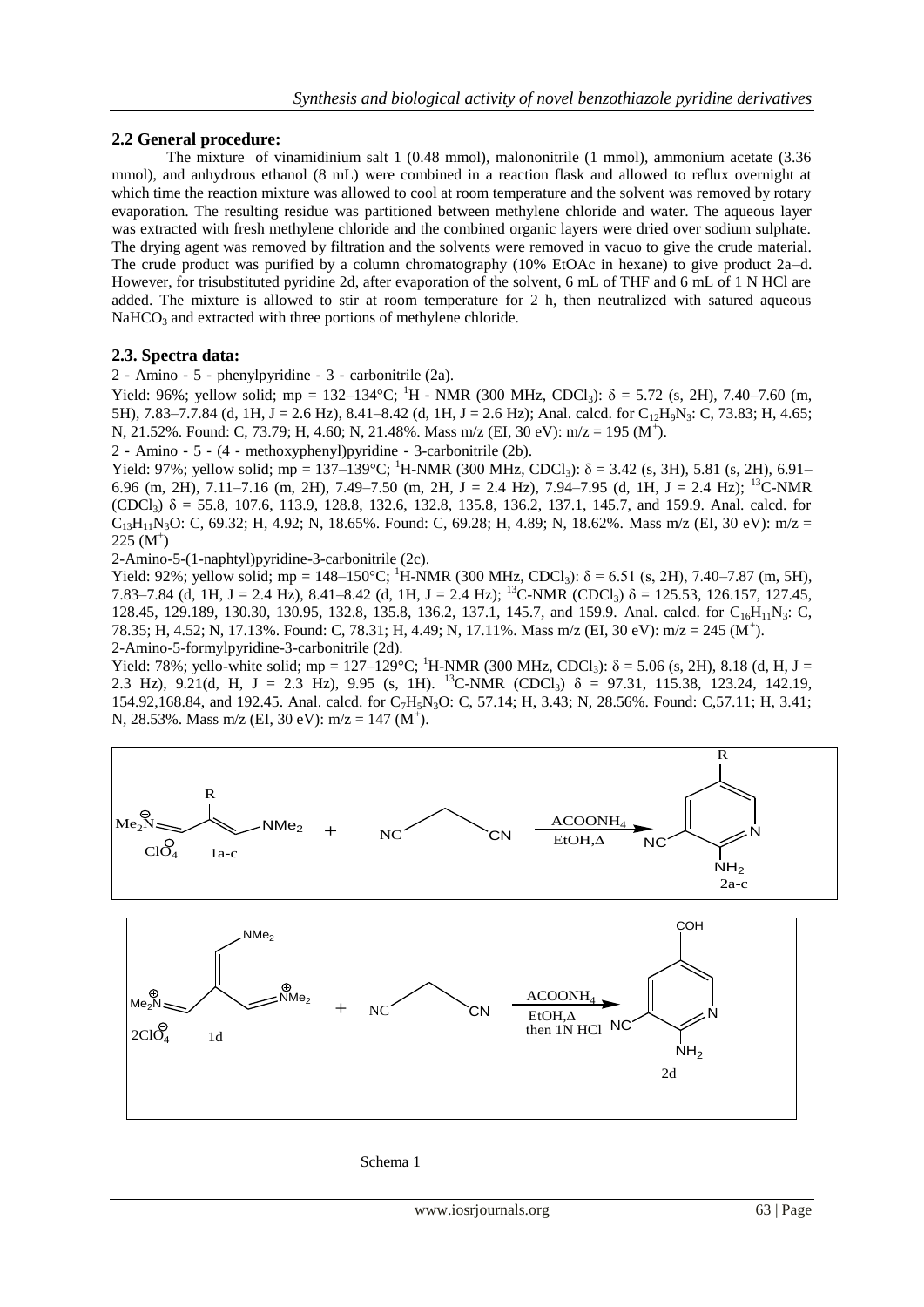| Compounds      | R                | R          | Recristallisation<br>solvent | Yield % |
|----------------|------------------|------------|------------------------------|---------|
| 2a             | Ph               | Ph         | éthanol                      | 96      |
| 2 <sub>b</sub> | 4- CH3Ph         | 4- CH3Ph   | éthanol                      | 97      |
| 2c             | Naphtyl          | Naphtyl    | éthanol                      | 92      |
| 2d             | ⊖<br>$HC = NMe2$ | <b>CHO</b> | hexane                       | 78      |

Table 1:

Synthesis of 2-amino -5-aryl or formylpyridine -3-carbonitriles 2a-d

All products were characterized from their  ${}^{1}$ HNMR, ${}^{13}$ CNMR and mass spectroscopic data

## **2.4.Antimicrobial activity assays:**

All the compounds (2a-d) were screened for their antibacterial activity against four bacteria: *Vibrio alginoliticus*, *Vibrio cholera*, *Vibrio parahaemolyticus* and *Vibrio vulnificus* and for their antifungal activity against four *Candida* species as *Candida parapsilosis*, *Candida krusei*, *Candida glabrata* and *Candida albicans*.

## **2.5. Antibacterial activity tests: Screening for anti-Vibrio spp. activity**

The quantitative anti-Vibrio spp. assay of compounds (2a-d) was carried out by the disc diffusion method described by Gulluce[19] and modified in this work. The overnight bacterial cultures on a glass tube containing 9 ml of alkaline peptone water (1% NaCl, pH: 8.4) at 37 °C were used for the antimicrobial activity of the compounds (2c, 2d) and the optical density was adjusted at 0.5 McFarland turbidity standards with a DENSIMAT (Biomerieux). The inoculums of the respective bacteria were streaked onto MHI agar supplemented with 1% NaCl using a sterile swab. The test compounds were dissolved in dimethyl sulphoxide (DMSO) to obtain 1 mg/ml stock solutions. The discs (diameter 6 mm, Whatman paper No. 3) were respectively impregnated with 10 µl/disc of each of the tested compounds stock solutions and placed onto the agar plates. The dishes were incubated at 37°C for 18–24 h. The diameter of the zones of inhibition around each of the discs was taken as measure of the antimicrobial activity. Each experiment was carried out in triplicate and the mean diameter of the inhibition zone was recorded. Tetracycline (30µg/disc) was used in this study as positive control. The antibiotic susceptibility was determined by using the Kirby-Bauer method and Muller Hinton agar plates supplemented with 1% NaCl as described by Ottaviani [20].After incubation at 37°C for 18 to 24 h, the diameter of the inhibition zone was measured with 1 mm flat rule [21].

# **2.6. Evaluation of antifungal activity:**

The same agar-disc diffusion method was used for screening the antifungal activity of tested compounds. The four *Candida* species were grown on Sabouraud chloramphenicol agar plate at 30°C for 18–24 h. Several colonies of similar morphology of the clinical yeast were transferred into Api suspension medium and adjusted to 2 McFarland turbidity standard with a Densimat (BioMerieux). The inocula of the respective yeast was streaked on to Sabouraud chloramphenicol agar plates at 30 °C using a sterile swab and then dried. A sterilized 6 mm paper disc was loaded with 10 ml (1 mg/ ml) of each of the tested compounds dissolved in dimethyl sulphoxide. The treated Petri dishes were placed at 4°C for 1–2 h and then incubated at 37°C for 18–24 h. The inhibition of fungal growth was also evaluated by measuring the diameter of the transparent inhibition zone around each disc. The average of three measurements was taken. The susceptibility of the standard was determined using a disc paper containing 20 mg of amphoterecin B.

# **III. Results And Discusion:**

We report here a simple method for the synthesis of 2-amino-5-aryl or formylpyridine-3-carbonitriles in one-step procedure by condensation of symmetrical vinamidinium salts with malononitrile and ammonium acetate.

All of these salts, were isolated as the perchlorate and were used without further purification for the synthesis of 3,5-disubstituted 2-aminopyridines. As shown in Scheme 1, the symmetrical vinamidinium salts (1a–d) were allowed to react with malononitrile in refluxing ethanol in the presence of ammonium acetate for 12 h to afford the 2-amino-5-aryl or formylpyridine-3-carbonitriles (2a–d). For the most part the reactions were rather clean and proceed in excellent yields (Table 1).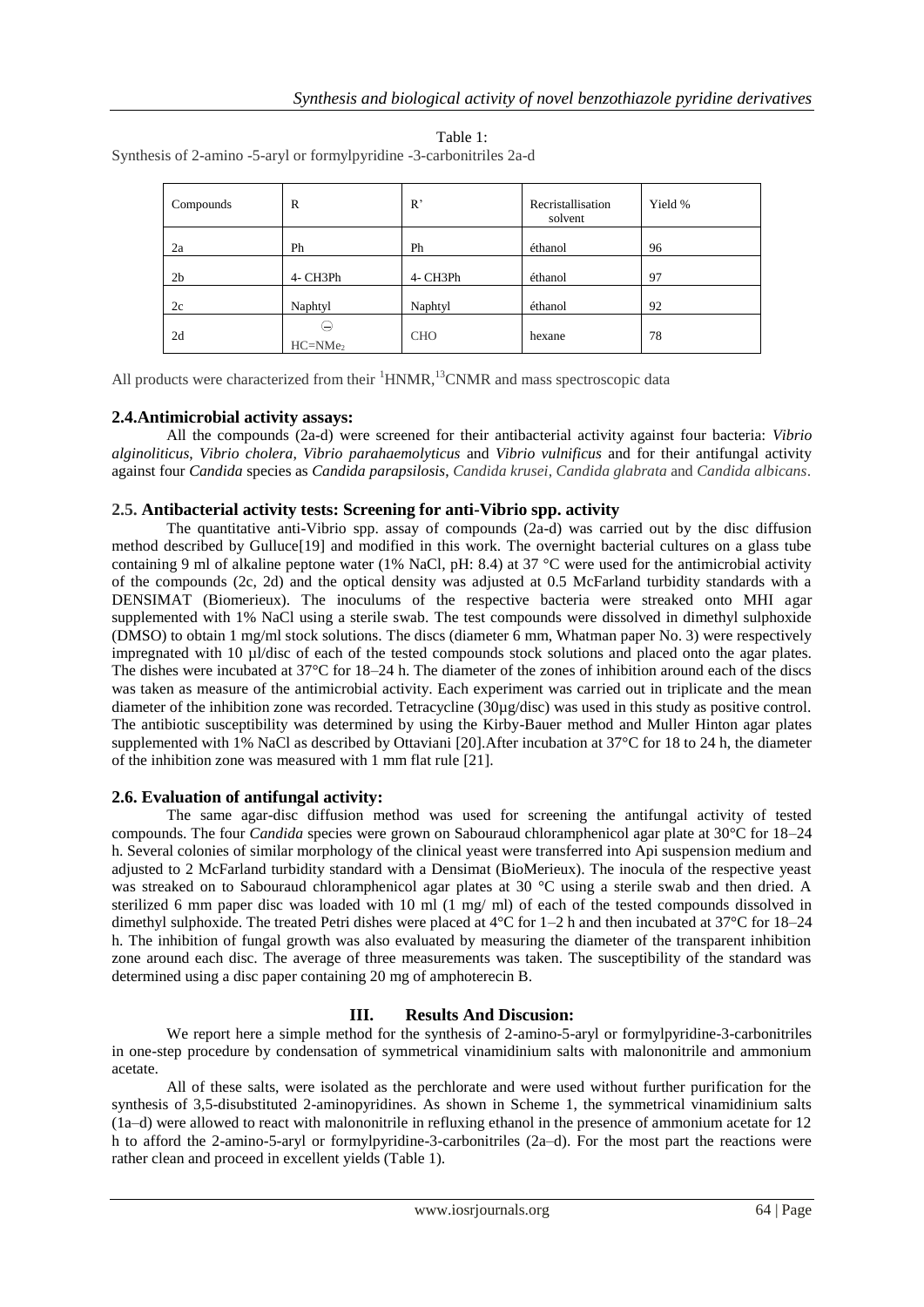The study of antimicrobial activities of the synthesized compounds showed significant biological activities (table 2).

All compounds showed antibacterial activity. On the other hand, the best activities were found with the compound 2d, in fact, the activity of this compound is similar to that of Tetracycline, which explains the importance of this compound.

Table 2: Zones of growth inhibition (mm) showing antibacterial activity of four tested compounds against *Vibrio* spp.

| .                       |                                 |              |              |                |                |  |  |  |
|-------------------------|---------------------------------|--------------|--------------|----------------|----------------|--|--|--|
| <b>Strains</b>          | Zones of growth inhibition (mm) |              |              |                |                |  |  |  |
|                         |                                 |              |              |                | Tetracycline   |  |  |  |
| Vibrio alginoliticus    | $15.2 + 1.8$                    | $16.1 + 1.2$ | $16.3 + 1.7$ | $19.3 + 1.3$   | $27.5 \pm 3.8$ |  |  |  |
| Vibrio cholera          | $14.8 + 1.6$                    | $15.4 + 1.5$ | $15.2 + 1.2$ | $21.4 + 1.$    | $24.8 + 4.4$   |  |  |  |
| Vibrio parahaemolyticus | $13.7 + 1$                      | $14.2 + 1.7$ | $14.2 + 1.1$ | $18.2 \pm 1.7$ | $26.1 \pm 2.9$ |  |  |  |
| Vibrio vulnificus       | $14.6 \pm 1.9$                  | $15.5 + 2.2$ | $15 + 1.5$   | $22.8 + 2.1$   | $25.9 \pm 3.5$ |  |  |  |

Similarly for the antifungal activity, the results are presented in Table 3. All tested compounds showed significant antifungal activity. These activities were variable depending on the fungal species and the tested compound. The best activities were obtained with the compound 2d, but in general the activity of all compounds was lower than Amphoterecin B.

As shown in table 2 and 3, compound 2d was the most potent inhibitory for the growth of fungi and bacteria. On the other hand, this compound has an aldehyde function, which explains its high biological activities.

Our obtained results were in agreement with the literature. In fact, antimicrobial activities of pyridine compounds were reported by Muthal [22].

Table 3: Zones of growth inhibition (mm) showing antifungal activity of four tested compounds against four *Candida* spp

| Fungi                | Zones of growth inhibition (mm) |             |               |              |                 |  |  |
|----------------------|---------------------------------|-------------|---------------|--------------|-----------------|--|--|
|                      |                                 |             |               |              | Amphoterecin B. |  |  |
| Candida parapsilosis | $5+0.2$                         | $6.3 + 0.3$ | $5.5 \pm 0.2$ | $9 \pm 1.1$  | $16+1.1$        |  |  |
| Candida krusei       | $7.5 \pm 0.8$                   | $9.1 + 0.7$ | $12+0.2$      | $15+0.9$     | $21+1.1$        |  |  |
| Candida glabrata     | $7.5 \pm 0.4$                   | $7.2 + 0.5$ | $5 \pm 0.3$   | $9.1 + 0.5$  | $13\pm0.9$      |  |  |
| Candida albicans     | $6.5+0.2$                       | $7.4+0.3$   | $6.5 + 0.6$   | $10.7 + 0.4$ | $25 \pm 1$      |  |  |

#### **IV. Conclusion**

In summary, we have demonstrated that malononitrile react with vinamidinium salts in the presence of ammo-nium acetate to give in one‐step the corresponding 2‐ amino‐5‐aryl or formylpyridine‐3‐carbonitriles in fair to excellent yields. All the synthesized compounds were evaluated for their antimicrobial activity. The investigation of antimicrobial and antifungal screening data revealed that all the tested compounds showed moderate to significant activity.

#### **References**

- [1] http//en.wikipedia.org/wiki/pyridine.
- Pandeya S.N.,'A text book of pharmaceutical organic chemistry (heterocyclic and biomolecules) vol. 2, edition  $1^{st}$ ,2003, by SG publisher varansi, page no. 108-113.
- [3] Patrick G L and Kinsmar O S, *Eur. J. Med.Chem.* 31, 1996, 615-624.
- [4] Hishmat O H, Abdel Galil F M and Farrag DS, *Pharmazie*, 45, 1990, 793-795.
- [5] Buschmann E, Sauter M, Ammermann E,and Pommer, E H, *Chem. Abst.* 105, 1986,772.
- [6] Doshi R, Kagthara P, and Parekh H, Indian*J. Chem.* 38, 1999, 348-352.
- [7] Hoehn H and Fr. Wemande, Chem. Abstr*.*93, 1980, 980.
- [8] Bhatt A H, Parekh M H, Parikh K A andParikh A R, *J. Indian Chem. Soc.* 40, 2001,57-21.
- [9] Yates, F.; Courts, R. T.; Casy, A. F. In Pyridine and its Derivatives, Suppl. IV, ed.; Abramovith 5R. A., Ed.; Wiley: New York, 1975, p 455.
- [10] (a) Friedländer, P.; Gohring, C. F. Ber Dtsch Chem Ges,16,1883, 1631; (b) For review see: Tetrahedron,36, 1980, 2359.
- [11] Hantzsch, A. Liebigs Ann Chem, 215, 1982, 1.
- [12] Knoevenagel, E.; Fries, A. Ber Dtsch Chem Ges ,31,1898, 761.
- [13] Davies, I. W.; Marcoux, J. F.; Corley, E. G.; Journet, E. M.; Cai, D. W.; Palucki, M.; Wu, J.; Larsen, R. D.; Rossen, K.; Pye, P. J.; Dimichele, L.; Dormer, P.; Reider, P. J. J Org Chem ,65,2000, 8415.
- [14] Marcoux, J. F.; Corley, E. G.; Rossen, K.; Pye, P. J.; Wu, J.; Robbins, M. A.; Davies, I. W.; Larsen, R. D.; Reider, P. J. Org Lett ,12, 2000, 2339.
- [15] (a) Schwid, S. R.; Petrie, M. D.; McDermont, M.; Tierney, D. S.; Mason, D. H.; Goodman, A. D.;Neurology,48, 1977, 817; (b) Sellin, L. C. Med Biol ,51,1981, 11.
- [16] Kempte, R.; Brenner, S.; Arndt, P. Organometallics ,15, 1996, 1071.
- [17] Kosuki, H.; Sakai, H.; Shinohara, T. Synlett 2000, 116.
- [18] Perron‐sierra, F.; Dizier, S. D.; Bertrand, M.; Genton, A.; Tucker, G. C.; Casasra, P. Bioorg Med Chem Lett ,12,2002, 3291.
- [19] Gulluce M, Sahin F, Sokmen M et al Antimicrobial and antioxidant properties of the essential oils and methanol extract from